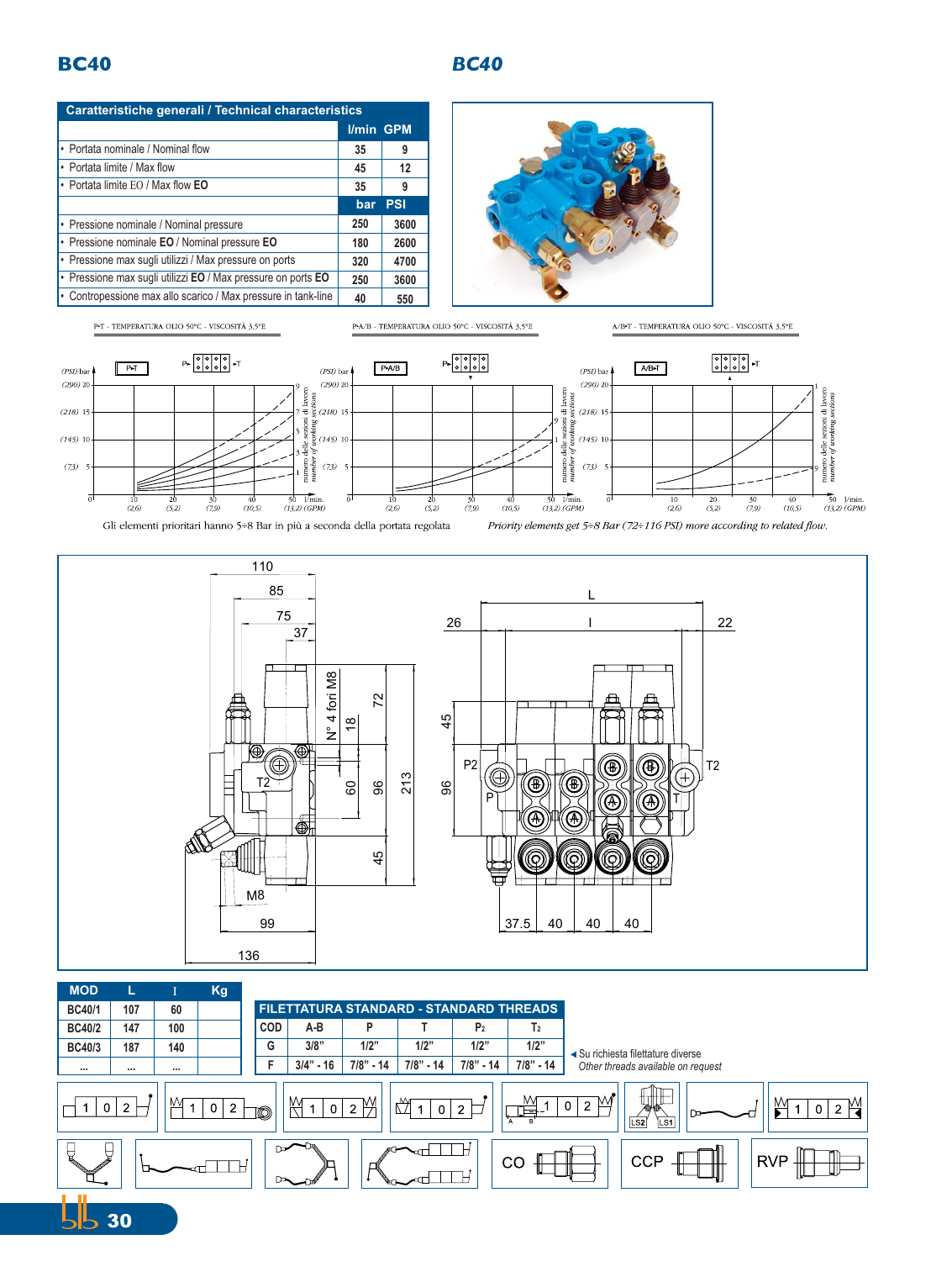## **BC40** *BC40*